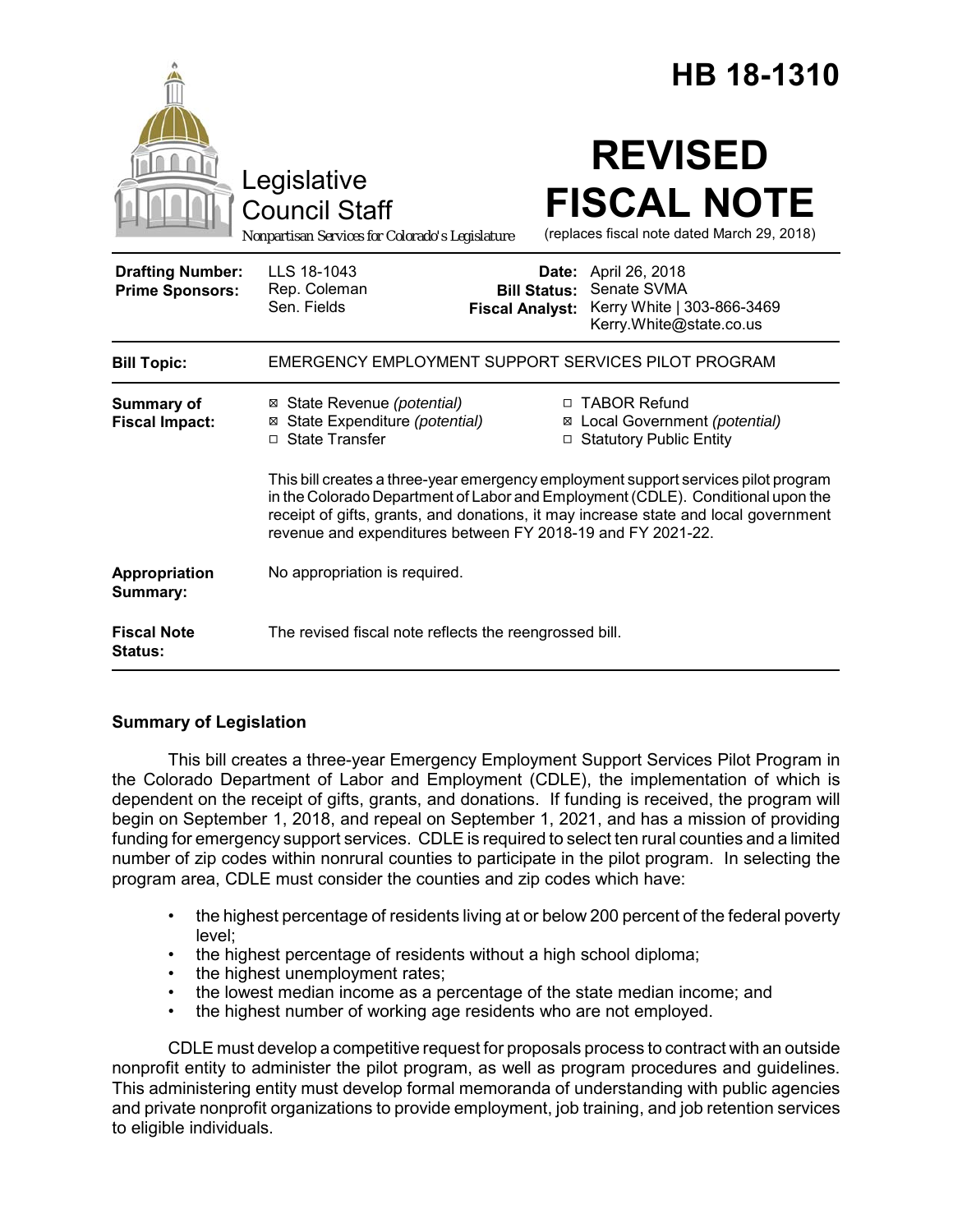April 26, 2018

**Financial terms.** The CDLE is authorized to solicit, accept, and expend gifts, grants, and donations for implementing and operating the pilot program, which are credited to the newly created Emergency Employment Support Services Pilot Program Cash Fund. CDLE may use up to 5 percent annually to oversee the pilot program. The administering entity may use up to 15 percent annually to operate the pilot program. The remaining funds may be used only for reimbursements to service providers. The administering entity must develop a process to reimburse service providers up to \$400 per year for each eligible individual that received assistance. CDLE must create a formula for distributing money within the chosen program areas using specified criteria.

**Pilot program service providers.** Service providers must submit reports to the administering entity that outline the type of service provided, the reason for the services, and basic demographic and geographic information about the individuals and service provision, and agree to participate in a follow-up analysis process at the end of the pilot program. Reimbursements received from the administering entity may not be used for job training or employment services currently provided by another source. Moneys may be used for emergency employment support services to assist with emergency needs as they pertain to individuals' employment or job training goals and to assist with ongoing job retention for up to 6 months after the date of employment.

**Eligible individuals.** Each individual must be at least 16 years of age, eligible to work in the United States, and actively pursuing employment or job training with the assistance of a public agency or private nonprofit organization that provides employment services and that has a memorandum of understanding with the administering entity.

**Eligible expenses.** Services that are eligible for reimbursement include transportation or vehicle repair, emergency childcare, emergency housing, job training or education fees, work tools and equipment, food and nutrition, utility and internet bills, prepaid cell phones, licenses and certifications, legal services related to employment, interpretation expenses, qualified medical expenses, and other expenses that relate to employment or job training, but are not provided by any other funding source.

**Reporting.** At the conclusion of the pilot program, the administering entity is required to report to CDLE about the information provided by its service providers, a qualitative analysis based on interviews conducted with a representative sample of service providers about the efficacy of the program, and an account of the pilot program's expenditures.

#### **State Revenue**

Between FY 2018-19 and FY 2021-22, the bill may increase revenue from any gifts, grants, or donations received by CDLE for the pilot program. As of this writing, no source of funds has been identified. Any gifts, grants, or donations received are exempt from the provisions of TABOR.

## **State Expenditures**

Conditional upon the receipt of gifts, grants, or donations, cash fund expenditures may increase in the CDLE to administer the program. As the amount of expenditures depends on the amount of gifts, grants, or donations, for which no source has been identified, the amount of expenditures cannot be determined at this time. The Emergency Employment Support Services Pilot Program Cash Fund is continuously appropriated to the CDLE.